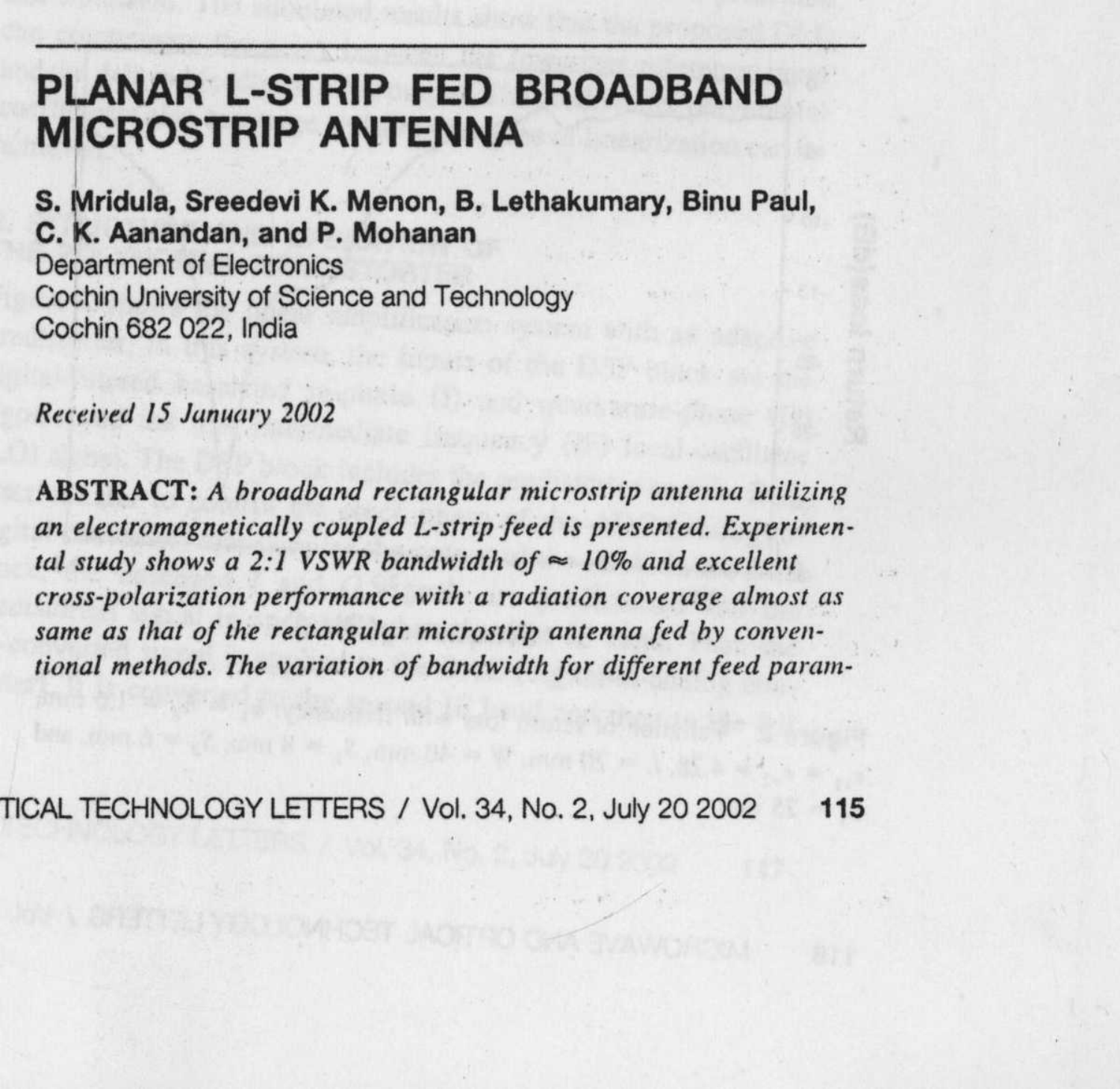

**Figure** 1 Geometry of the proposed **planar** L-strip **fed antenna**

*ete rs is also studied. The proposed antenna is suitable for broadband communications.* © 2002 Wiley Periodicals, Inc. Microwave Opt Technol Lett 34: 115-117, 2002; Published **online in** Wiley Inter-Science (www.interscience.wiley.com). DOI 10.1002/mop.10390

**Key words**: *microstrip antenna; bandwidth enhancement; L-strip feed; electromagnetic coupling*

## **1. INTRODUCTION**

A microstrip antenna, by virtue of **its planar and compact nature,** is the ideal choice for modern wireless communication **systems.** But the narrow impedance bandwidth **is a major** drawback **of these antennas.** Bandwidth enhancement **is of great concern among** microstrip antenna designers. Various techniques, such as use of thick substrates, addition of parasitic patches, loading with dielec-Iric resonators, et cetera have **been** suggested **in the literature [ 1,2]** for bandwidth enhancement. The L-shaped probe has been applied successfully to various microstrip **antenna designs** [3] for improving the bandwidth. This Letter proposes the use of a planar L-strip feed for a rectangular patch antenna with less feed complexity.

## **2. ANTENNA GEOMETRY**

The geometry of the proposed antenna is shown **in Figure I.** Rectangular patch antenna of dimension  $L \times W$  is etched on a substrate of thickness  $h_2$  and permittivity  $\varepsilon_{r2}$ . The patch is electromagnetically fed by the L-shaped  $50\Omega$  microstrip feed fabricated on a substrate of thickness  $h_1 = 1.6$  mm and permittivity  $\varepsilon_{r1} = 4.28.$ 



**Figure 2** Variation of return loss with frequency.  $h_1 = h_2 = 1.6$  nm,  $\varepsilon_{r,1} = \varepsilon_{r,2} = 4.28$ ,  $L = 20$  mm,  $W = 40$  mm,  $S_1 = 8$  mm,  $S_2 = 6$  mm, and  $S_3 = 25$  mm



**Figure 3** Variation of percent bandwidth with feed segment lengths for different substrates  $(e_{r1} = 4.28, h_1 = 1.6$  mm). Dot-dash line- $e_{r2} = 2.2$ ,  $h_2 = 1.1$  mm; solid line- $\varepsilon_{r2} = 4.28$ ,  $h_2 = 1.6$  mm; dotted line- $\varepsilon_{r2} =$ 10.2,  $h_2=0.6$  mm

## **3. EXPERIMENTAL RESULTS**

A rectangular patch antenna with  $L = 40$  mm and  $W = 20$  mm is fabricated on a substrate with  $\varepsilon_{r2}$  = 4.28,  $h_2$  = 1.6 mm. The parameters of the L-strip *feed* are optimized to obtain **maximum percentage** bandwidth. The variation **of the return** loss of the above antenna with the optimum feed parameters  $S_1 = 8$  mm,  $S_2 = 6$  mm and  $S_3 = 25$  mm is shown in Figure 2. The antenna operates in the 3.03-3.38-GHz band giving a 2:1 VSWR bandwidth of  $\sim 10\%$ with a center frequency of 3.3 GHz. The experiment is repeated for



**Figure 4** Radiation patterns of the proposed **antenna at** different frequencies in the operating band  $h_1 = h_2 = 1.6$  mm,  $\varepsilon_{r1} = \varepsilon_{r2} = 4.28$ ,  $L =$ 20 mm,  $W = 40$  mm,  $S_1 = 8$  mm,  $S_2 = 6$  mm, and  $S_3 = 25$  mm. (a) 3.03 GHz, (b) 3.3 GHz, and (c) 3.38 GHz